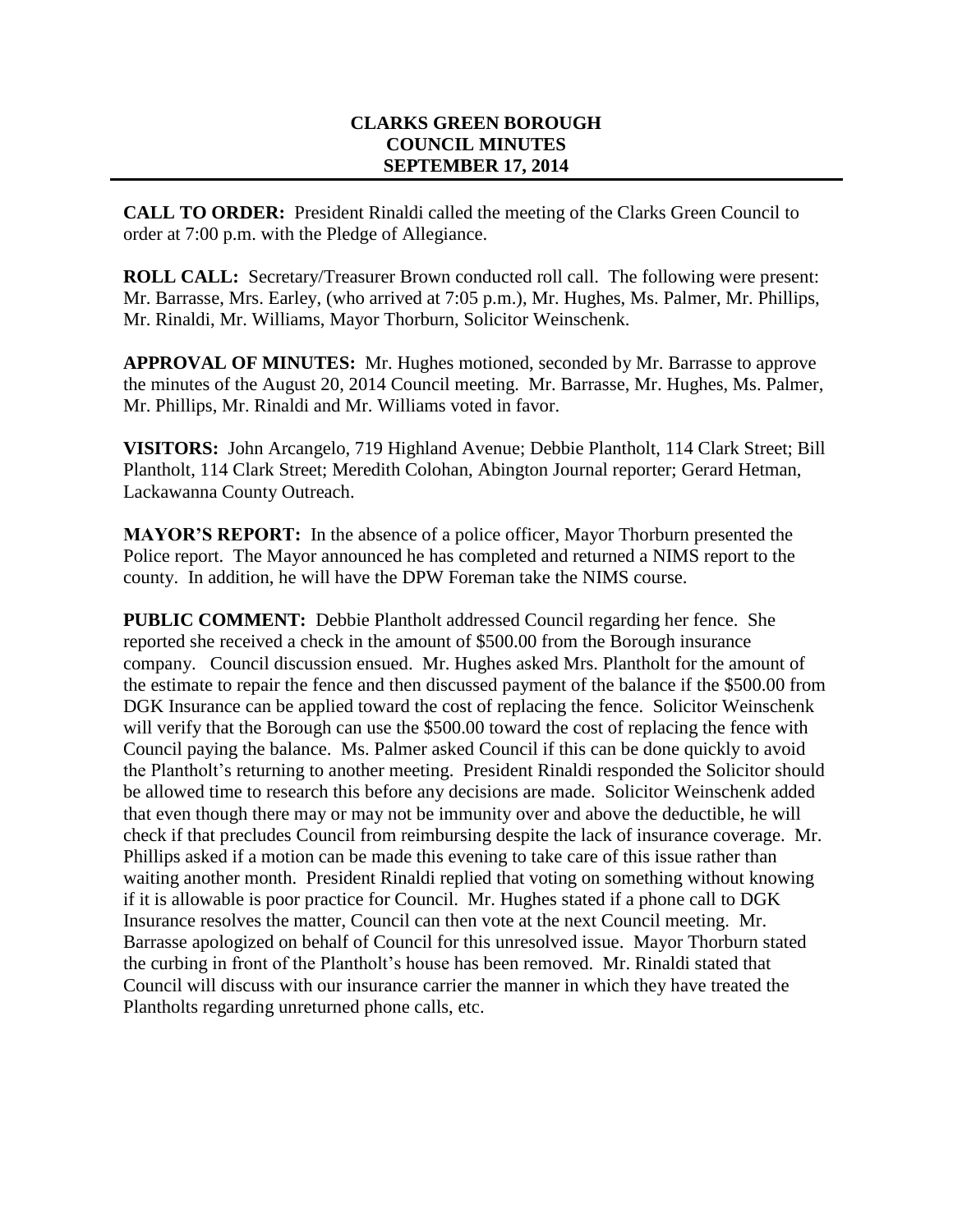**LACKAWANNA COUNTY COMMUNITY RELATIONS:** Gerard Hetman discussed various activities taking place throughout Lackawanna County. These include the annual Public Safety event "Heroes Day" which will take place Saturday, September 20, 2014 from 9 a.m. – 2 p.m. at the 911 Center on Valley View Drive in Jessup. On September 26, 2014 the annual Senior Health Fair will take place at the PNC Field in Moosic from 10 a.m. – 1 p.m. In addition, he announced the County budget process has begun for 2015.

**SOLICITOR'S REPORT:** Solicitor Weinschenk stated he had nothing specific to report this evening.

**TREASURER'S REPORT AND BILL APPROVAL**: Mr. Hughes presented the Treasurer's report which was filed for audit. Current fund balances are as follows:

| <b>Total Checking/Savings</b>    | \$<br>572,823.50 |
|----------------------------------|------------------|
| <b>State Funds Checking</b>      | 38,251.57        |
| <b>Sewer Fund Money Market</b>   | 84,926.09        |
| Sewer Fund Checking              | 141,667.79       |
| <b>General Fund Money Market</b> | 35,244.58        |
| General Fund Checking            | 253,376.17       |
| <b>Capital Fund Money Market</b> | \$<br>19,357.30  |

Mr. Hughes compared account balances to balances of last month and last year. In addition, Mr. Hughes noted the funds from the Centennial checking account in the amount of \$659.80 were transferred to the General Fund checking account during the month of August. After Ms. Palmer asked about the Centennial checking account funds, she motioned, seconded by Mr. Phillips to accept the Treasurer's Report and ratify the payment of the bills. Ms. Palmer, Mrs. Earley, Mr. Hughes, Mr. Barrasse, Mr. Rinaldi, Mr. Phillips and Mr. Williams voted in favor. The Budget vs. Actual report was then reviewed by Mr. Hughes with current amounts compared to amounts of last month and last year. Mr. Hughes distributed to Council a report on the status of documents he had requested from AAJRB. He asked AAJRB representative Ms. Palmer to ask AAJRB about the status of the 2012 and 2013 audits. If they are completed, Mr. Hughes is asking that a copy be e-mailed to Borough Council members. He then reported on a request for a contribution from the United Way. He is recommending Council not take action on the request. Mr. Hughes then motioned, seconded by Ms. Palmer to contribute \$1,000.00 to the Abington Community Library. This is the second installment of the \$2,000.00 which was budgeted for the library. Mr. Barrasse, Ms. Palmer, Mrs. Earley, Mr. Hughes, Mr. Williams, Mr. Rinaldi and Mr. Phillips voted in favor. Mr. Hughes reported since the July Council meeting, an additional \$600.00 was received in sewer delinquency payments and 4 properties were placed on lien. Mr. Hughes asked Solicitor Weinschenk to review the reverse side of the sewer bill regarding sewer interest and penalty charges.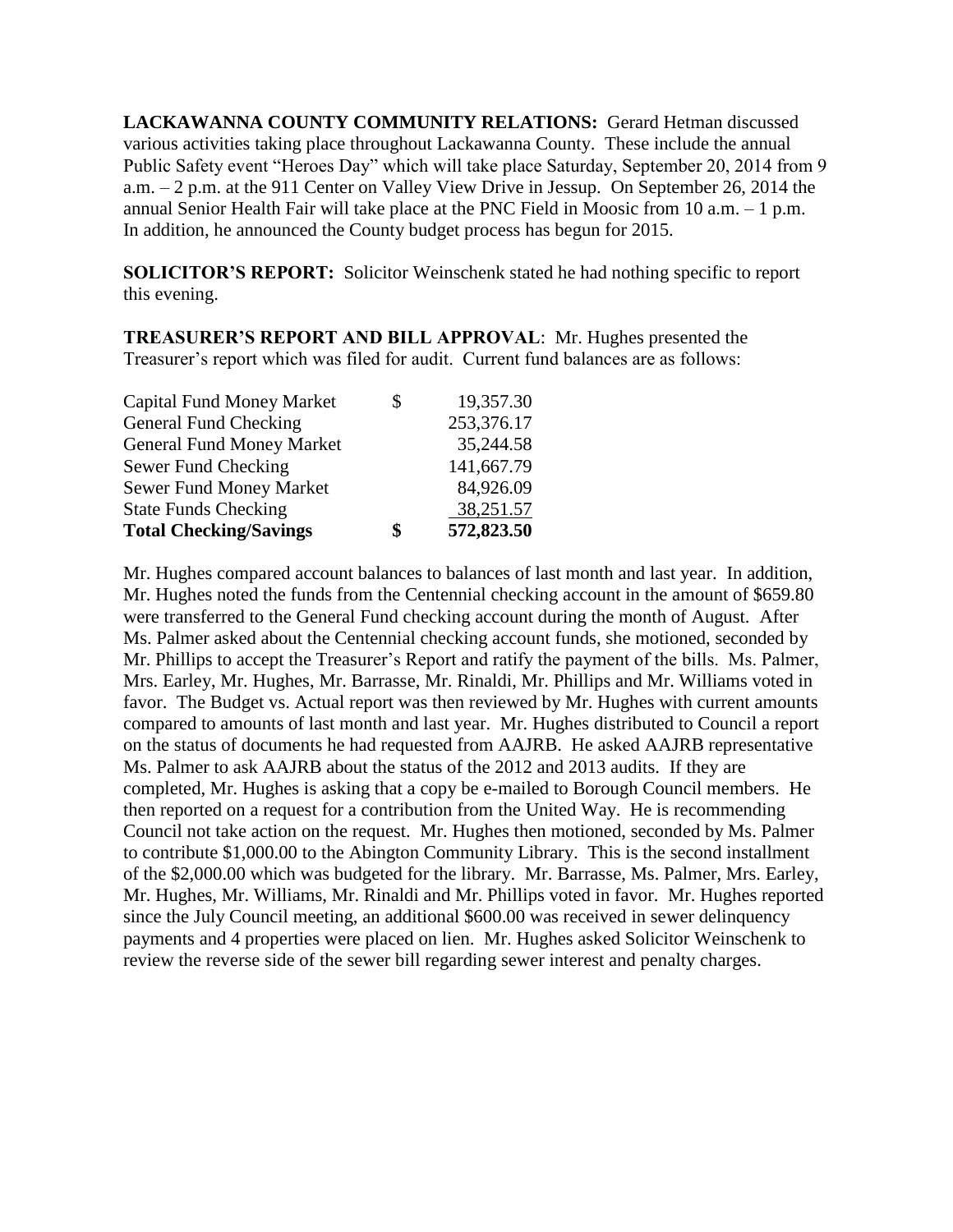**PERSONNEL:** Mr. Williams reported on the Nepotism Policy which had been reviewed by the Borough Solicitor and distributed to members of Council. Mr. Williams stated the Policy would not apply to an employee hired prior to the appointment or election of the relative. Ms. Palmer motioned, seconded by Mr. Williams to adopt the Nepotism Policy presented by Mr. Williams. Mrs. Earley, Mr. Phillips, Mr. Rinaldi, Mr. Hughes, Mr. Williams, Mr. Barrasse, and Ms. Palmer voted in favor. Ms. Palmer stated the Nepotism Policy should be extended to other Commissions and Boards. Mr. Rinaldi replied that we do not want to exclude family members whose expertise might be useful to the Borough by serving in these unpaid positions on Commissions and Boards.

**BUILDINGS AND GROUNDS:** Mr. Phillips reported the service contract for the copier has been processed. Mr. Williams discussed replacement of the weathered Clarks Green United Methodist Church sign which was located in the park across from the Borough building and was removed by the church. Solicitor Weinschenk stated the Borough should prohibit all signs, including directional signs, from Borough property. Mr. Williams asked if the old metal sign which was displayed for many years grandfathered the church in. Solicitor Weinschenk replied it did not. Council discussion ensued regarding the temporary Second Friday sign for Clarks Summit as well as yard sale signs which are posted on utility poles.

**HEALTH & SAFETY:** Mr. Barrasse discussed the traffic light controller which needs to be replaced. Quotes were received from Northeast Signal in the amount of \$14,086.90 and from Kuharchik Construction, Inc. in the amount of \$14,639.00. The DPW Foreman has been unable to get a  $3<sup>rd</sup>$  proposal. Solicitor Weinschenk reported that the attempt was made to get three (3) proposals and since this is a specialty item, Council can make their decision based on the two (2) proposals received. Mr. Barrasse motioned, seconded by Mr. Hughes to purchase the traffic light controller from Northeast Signal at a cost of \$14,086.90. Mr. Williams, Mr. Rinaldi, Mr. Barrasse, Ms. Palmer, Mrs. Earley, Mr. Phillips and Mr. Hughes voted in favor. Mr. Barrasse reported the DPW Foreman placed another call to Dave Maciak, PennDot Maintenance Supervisor regarding the crosswalk painting and he has not heard back from Mr. Maciak.

**PUBLIC WORKS:** Mrs. Earley reported the milling and paving of Birchwood Road and Princeton Avenue started today and should be completed by Friday afternoon. In preparation for this work, the sewer lines were camera-ed and repaired where necessary. The DPW also repaired and installed storm water catch basins. Mrs. Earley then reported the Vassar Avenue septic tank issue has been resolved. The resident located the tank on his property and has had it pumped out and filled in. The DPW Foreman monitored the work and was satisfied with the result. Last week Mrs. Earley met with the Borough Engineer, Jack Scheuer and the DPW Foreman to discuss activities necessary to comply with MS-4. The main responsibility to complete this year is the mapping of our storm water catch basin inlets. Clarks Green Borough has approximately 370 inlets which need to be visited and placed on a GPS map required by EPA. Mr. Scheuer estimates it will take five (5) days with two of their employees and their \$30,000 GPS tool to complete the mapping. He estimates the cost to be between \$6,000.00 and \$7,000.00. Mrs. Earley reported the Borough currently has a balance of \$20,000.00 in the sewer repair fund. Mrs. Earley motioned, seconded by Mr. Barrasse to hire BCM Engineering firm to proceed with the GPS mapping of 370 Borough storm water catch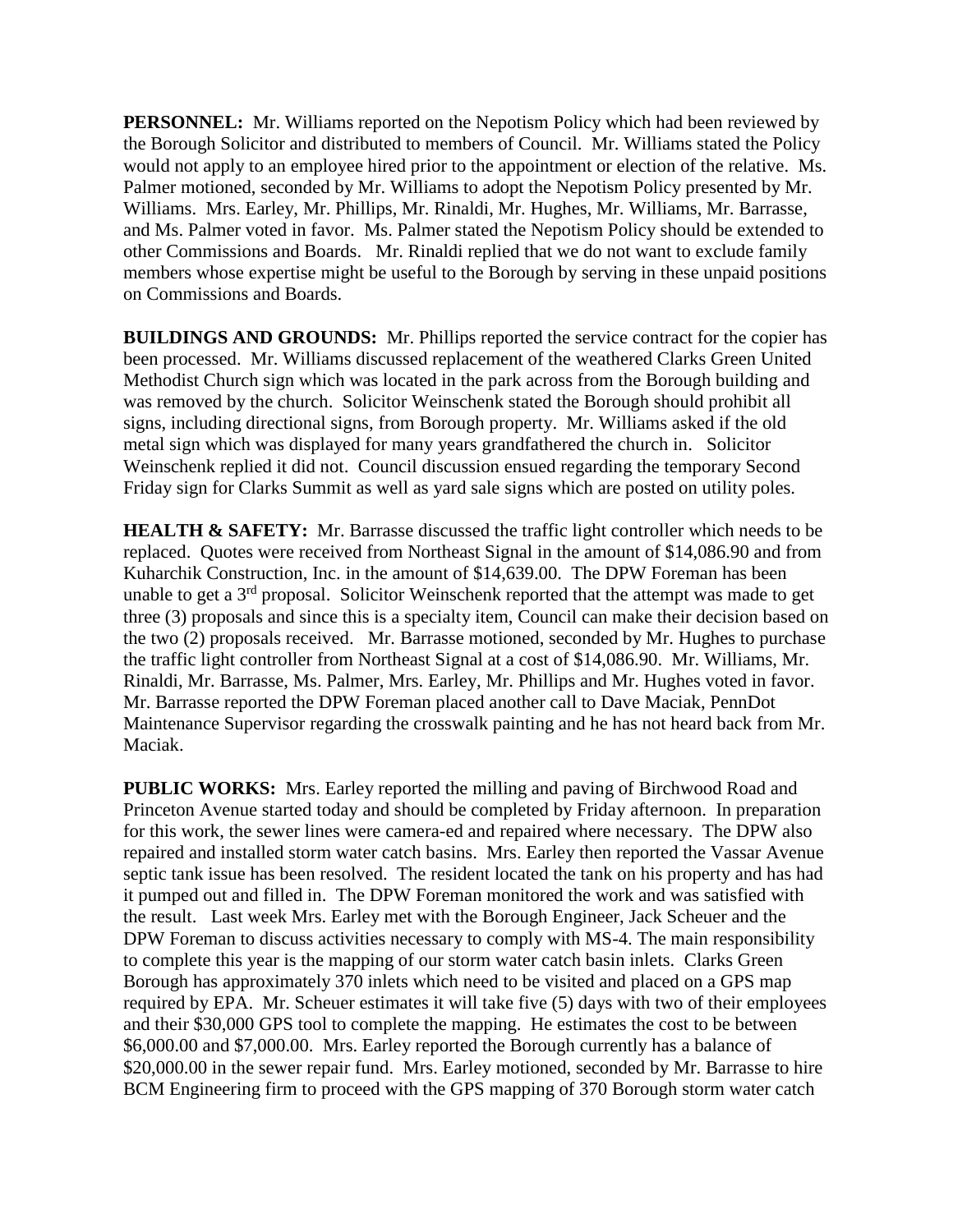basin inlets. Mr. Phillips, Mr. Barrasse, Ms. Palmer, Mrs. Earley, Mr. Williams, Mr. Hughes, and Mr. Rinaldi voted in favor. Mrs. Earley discussed advertising for an informational MS-4 meeting which would take place at 6:30 p.m. prior to the October 15, 2014 Council meeting. She will have materials to distribute to residents attending this meeting. She reported some of the public information requirements for the MS-4 program have been satisfied with the placement of a newspaper article which appeared in the Abington Journal. This information was covered in the most recent sewer bill as well. The "When It Rains It Drains" brochures have been ordered and will be distributed to Borough residents with the leaf bags. Mrs. Earley motioned, seconded by Mr. Hughes to advertise for an informational MS-4 meeting to take place at 6:30 p.m. on Wednesday, October 15, 2014 prior to the Council meeting. Mr. Rinaldi, Mr. Hughes, Mr. Williams, Mrs. Earley, Ms. Palmer, Mr. Barrasse and Mr. Phillips voted in favor. Mr. Rinaldi reported on a call he received from Mr. Peter Gold with the EPA office in Philadelphia. He asked Mr. Rinaldi about the progress Clarks Green is making with the MS-4 requirements. Mr. Rinaldi will gather progress information with which he can reply to Mr. Gold. This reply will include information the Borough Engineer sent to DEP on July 1, 2014. Mrs. Earley discussed hiring a 3rd full time DPW employee. The position will be advertised in the Scranton Times as well as the Abington Journal. Mrs. Earley motioned, seconded by Mr. Hughes to advertise to hire a  $3<sup>rd</sup>$  full time DPW employee. Ms. Palmer, Mrs. Earley, Mr. Phillips, Mr. Williams, Mr. Rinaldi, Mr. Hughes and Mr. Barrasse voted in favor.

**REFUSE & RECYCLING:** Ms. Palmer announced the leaf bags will be delivered by Baptist Bible students on Saturday, October 18, 2014. Putting the inserts into the leaf bag packets was discussed. Ms. Palmer asked Mr. Barrasse to assemble information regarding school bus safety which can be distributed with the leaf bags. Mr. Rinaldi reported the leaf bag distribution information will be on the Borough Facebook and Twitter accounts.

**AAJRB:** Ms. Palmer reported the Rec Board meeting will be held next week. Mr. Rinaldi discussed Mr. Hughes' request for Ms. Palmer to obtain 2012 & 2013 Budget documents from AAJRB.

**ACOG:** Ms. Palmer stated the last monthly ACOG meeting was not well attended. The upcoming conference was discussed.

**OLD BUSINESS:** Mr. Hughes discussed paying the budgeted \$500.00 donation to the Abington Senior Center. Mr. Hughes motioned, seconded by Mr. Phillips to pay the Abington Senior Center the budgeted donation of \$500.00. Mr. Williams, Mr. Rinaldi, Mr. Phillips, Mr. Barrasse, Ms. Palmer, Mrs. Earley and Mr. Hughes voted in favor. Mr. Rinaldi discussed the Comcast Franchise Renewal Agreement. The Cohen Law Firm is requesting an Ordinance or a Resolution from Municipalities. Solicitor Weinschenk recommended to pursue an Ordinance, which will notify the public, rather than a resolution. Ms. Palmer motioned, seconded by Mr. Barrasse, that contingent upon the receipt of the Ordinance from the Cohen Law Firm and review by the Borough Solicitor, to advertise for the Comcast Franchise Renewal Agreement Ordinance. Mrs. Earley, Mr. Phillips, Mr. Rinaldi, Mr. Hughes, Mr. Williams, Mr. Barrasse and Ms. Palmer voted in favor. In addition, Mr. Rinaldi discussed a request which was received from the Executive Director of Abington Community Library. The library is applying for Local Share Grant funding and the library director is